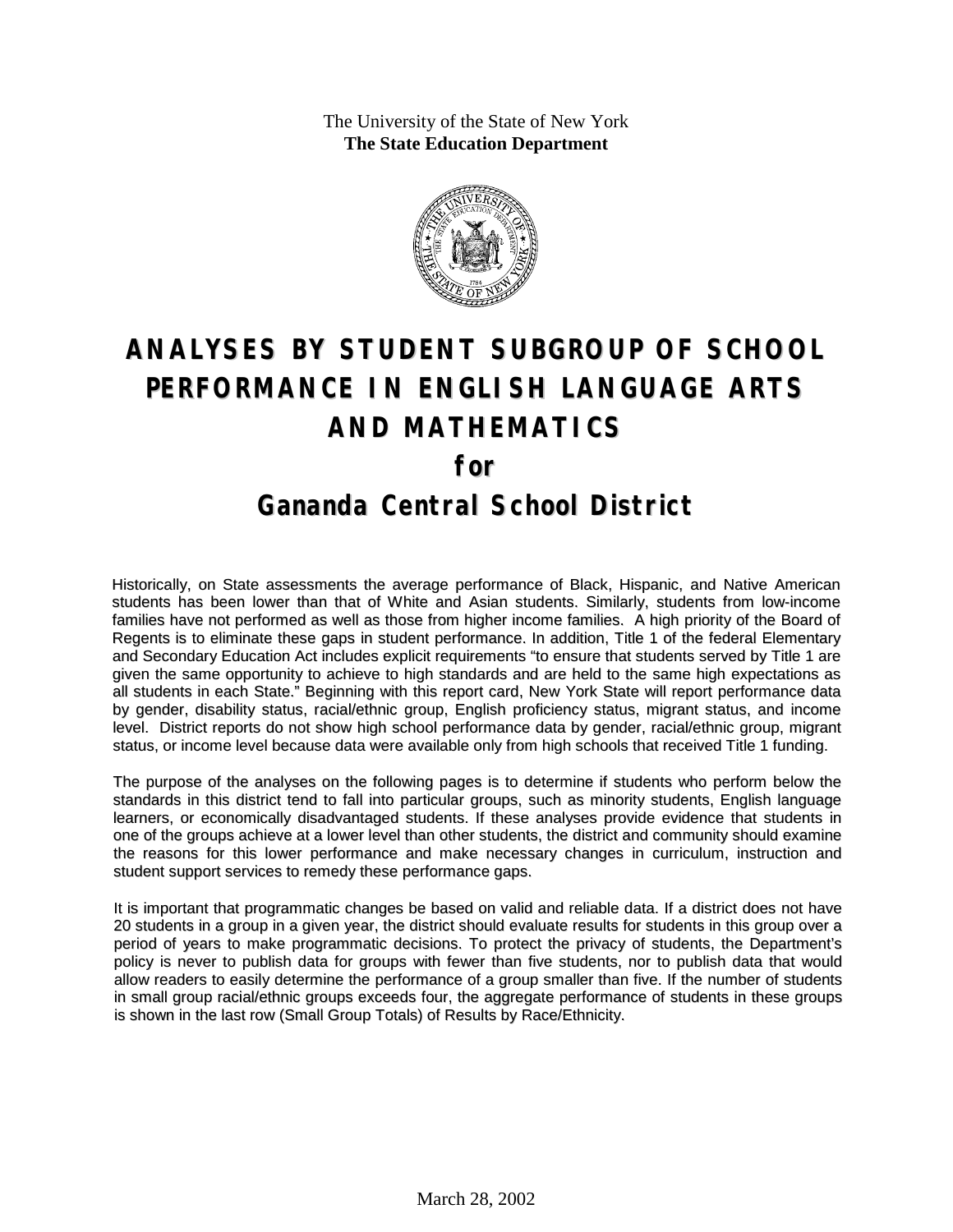# **Elementary English Language Arts**

A description of the performance levels and summary results for all general-education students and all students with disabilities can be found in the *Overview* of the New York State Report Card.

|                                          |             | <b>Percentages</b><br>of Tested |                             |                |                       |                |              |                 |                  |                  |
|------------------------------------------|-------------|---------------------------------|-----------------------------|----------------|-----------------------|----------------|--------------|-----------------|------------------|------------------|
| <b>Student Subgroup</b>                  |             | <b>Not Tested</b>               |                             |                |                       |                |              | <b>Students</b> |                  |                  |
|                                          | <b>ALT</b>  | <b>ELL</b>                      | No<br>Valid<br><b>Score</b> | Level<br>1     | Level<br>$\mathbf{2}$ | Level<br>3     | Level<br>4   | <b>Total</b>    | Level<br>$2 - 4$ | Level<br>$3 - 4$ |
| Results by Race/Ethnicity                |             |                                 |                             |                |                       |                |              |                 |                  |                  |
| American Indian/Alaskan<br><b>Native</b> | $\mathbf 0$ | 0                               | $\pmb{0}$                   | 0              | 0                     | 0              | 0            | 0               | 0%               | 0%               |
| <b>Black</b>                             | $\mathbf 0$ | 0                               | $\pmb{0}$                   | s              | $\mathbf s$           | ${\bf s}$      | $\mathbf s$  | 3               | s                | s                |
| Hispanic                                 | 0           | 0                               | $\pmb{0}$                   | s              | $\mathbf s$           | ${\bf s}$      | s            | 1               | s                | s                |
| Asian or Pacific Islander                | $\mathbf 0$ | 0                               | $\mathbf 0$                 | s              | s                     | s              | s            | 1               | s                | s                |
| White                                    | $\mathbf 0$ | 0                               | $\mathbf 0$                 | 3              | 15                    | 46             | 17           | 81              | 96%              | 78%              |
| Total                                    | $\mathbf 0$ | 0                               | $\pmb{0}$                   | 3              | 18                    | 48             | 17           | 86              | 97%              | 76%              |
| Small Group Totals (s)                   | 0           | 0                               | 0                           | $\pmb{0}$      | 3                     | $\overline{c}$ | 0            | 5               | 100%             | 40%              |
| Results by Gender                        |             |                                 |                             |                |                       |                |              |                 |                  |                  |
| Female                                   | $\mathbf 0$ | 0                               | $\mathbf 0$                 | $\pmb{0}$      | $\boldsymbol{7}$      | 23             | 8            | 38              | 100%             | 82%              |
| Male                                     | $\mathbf 0$ | 0                               | $\pmb{0}$                   | 3              | 11                    | 25             | 9            | 48              | 94%              | 71%              |
| Total                                    | 0           | 0                               | $\mathbf 0$                 | 3              | 18                    | 48             | 17           | 86              | 97%              | 76%              |
| Results by English Proficiency Status    |             |                                 |                             |                |                       |                |              |                 |                  |                  |
| <b>English Proficient</b>                | 0           | $\mathsf 0$                     | 0                           | 3              | 18                    | 48             | 17           | 86              | 97%              | 76%              |
| <b>Limited English Proficient</b>        | $\mathbf 0$ | 0                               | $\pmb{0}$                   | 0              | 0                     | $\mathbf 0$    | 0            | 0               | 0%               | 0%               |
| Total                                    | $\mathbf 0$ | 0                               | $\pmb{0}$                   | 3              | 18                    | 48             | 17           | 86              | 97%              | 76%              |
| Results by Income Level                  |             |                                 |                             |                |                       |                |              |                 |                  |                  |
| Economically<br>Disadvantaged            | $\pmb{0}$   | 0                               | $\mathbf 0$                 | $\mathbf{1}$   | $\mathbf 0$           | 4              | $\mathbf{1}$ | 6               | 83%              | 83%              |
| Not Disadvantaged                        | $\mathbf 0$ | 0                               | 0                           | $\overline{2}$ | 18                    | 44             | 16           | 80              | 98%              | 75%              |
| Total                                    | $\mathbf 0$ | 0                               | 0                           | 3              | 18                    | 48             | 17           | 86              | 97%              | 76%              |
| <b>Results by Migrant Status</b>         |             |                                 |                             |                |                       |                |              |                 |                  |                  |
| <b>Migrant Family</b>                    | 0           | 0                               | 0                           | 0              | 0                     | 0              | 0            | 0               | 0%               | 0%               |
| Not Migrant Family                       | $\mathbf 0$ | 0                               | $\pmb{0}$                   | 3              | 18                    | 48             | 17           | 86              | 97%              | 76%              |
| Total                                    | $\mathbf 0$ | 0                               | $\pmb{0}$                   | 3              | 18                    | 48             | 17           | 86              | 97%              | 76%              |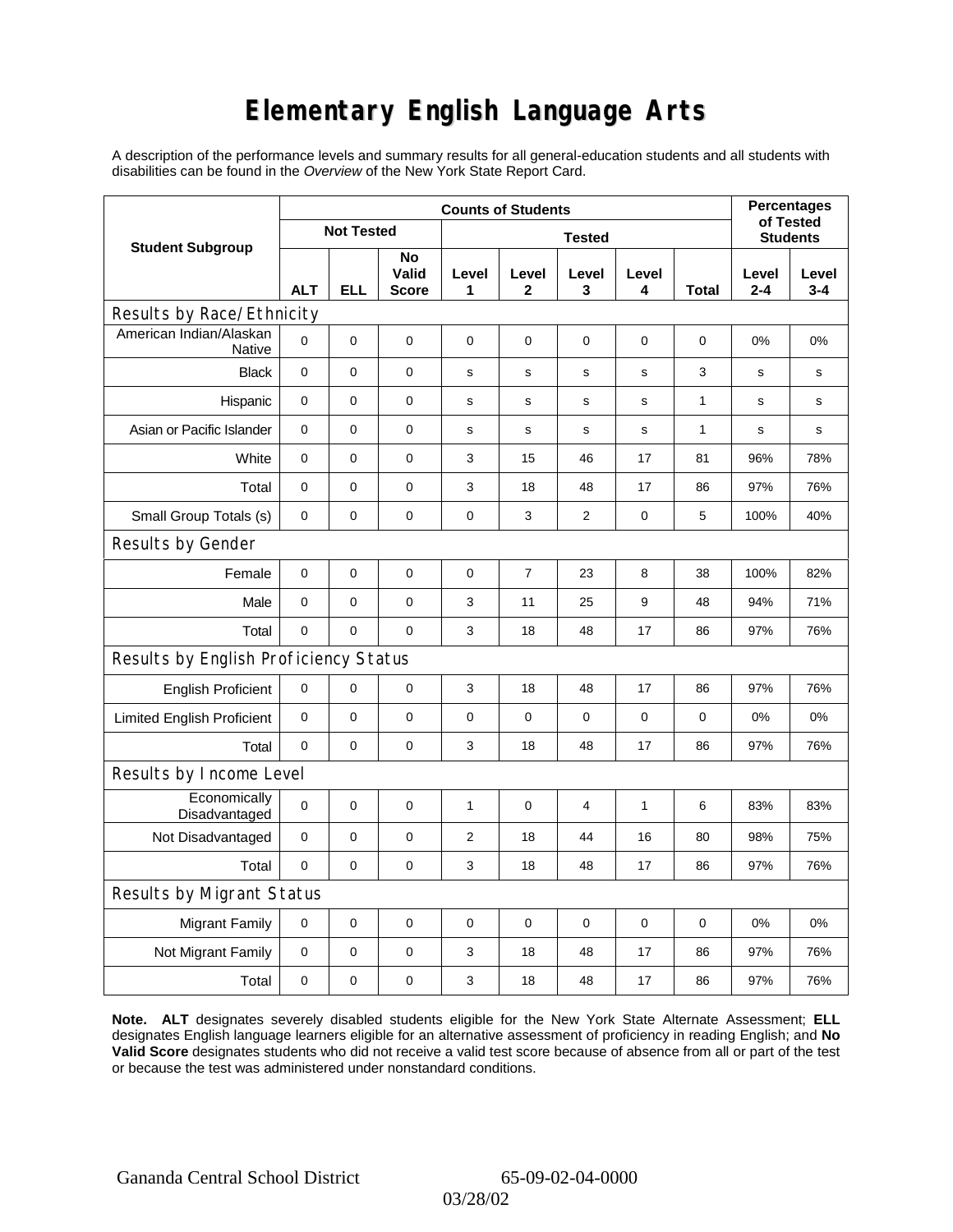# **Elementary Mathematics**

A description of the performance levels and summary results for all general-education students and all students with disabilities can be found in the *Overview* of the New York State Report Card.

|                                          | <b>Counts of Students</b> |                   |                             |                |                       |                |                 |              | <b>Percentages</b><br>of Tested |                  |
|------------------------------------------|---------------------------|-------------------|-----------------------------|----------------|-----------------------|----------------|-----------------|--------------|---------------------------------|------------------|
| <b>Student Subgroup</b>                  |                           | <b>Not Tested</b> |                             |                |                       |                | <b>Students</b> |              |                                 |                  |
|                                          | <b>ALT</b>                | <b>ELL</b>        | No<br>Valid<br><b>Score</b> | Level<br>1     | Level<br>$\mathbf{2}$ | Level<br>3     | Level<br>4      | Total        | Level<br>$2 - 4$                | Level<br>$3 - 4$ |
| Results by Race/Ethnicity                |                           |                   |                             |                |                       |                |                 |              |                                 |                  |
| American Indian/Alaskan<br><b>Native</b> | 0                         | $\mathbf 0$       | $\pmb{0}$                   | 0              | $\mathbf 0$           | 0              | 0               | 0            | 0%                              | 0%               |
| <b>Black</b>                             | $\mathbf 0$               | $\overline{0}$    | $\mathbf 0$                 | $\mathbf s$    | $\mathbf s$           | $\mathbf s$    | $\mathbf s$     | 3            | s                               | s                |
| Hispanic                                 | 0                         | 0                 | $\pmb{0}$                   | s              | s                     | s              | s               | $\mathbf{1}$ | s                               | s                |
| Asian or Pacific Islander                | 0                         | 0                 | 0                           | s              | $\mathbf s$           | $\mathbf s$    | $\mathbf s$     | 1            | s                               | s                |
| White                                    | 0                         | 0                 | $\pmb{0}$                   | $\overline{2}$ | 13                    | 34             | 31              | 80           | 98%                             | 81%              |
| Total                                    | 0                         | 0                 | 0                           | 3              | 14                    | 37             | 31              | 85           | 96%                             | 80%              |
| Small Group Totals (s)                   | 0                         | 0                 | 0                           | 1              | $\mathbf{1}$          | 3              | 0               | 5            | 80%                             | 60%              |
| Results by Gender                        |                           |                   |                             |                |                       |                |                 |              |                                 |                  |
| Female                                   | $\mathbf 0$               | 0                 | $\pmb{0}$                   | $\mathbf{1}$   | $\overline{7}$        | 17             | 13              | 38           | 97%                             | 79%              |
| Male                                     | $\mathbf 0$               | 0                 | $\pmb{0}$                   | $\overline{2}$ | $\overline{7}$        | 20             | 18              | 47           | 96%                             | 81%              |
| Total                                    | 0                         | 0                 | $\pmb{0}$                   | 3              | 14                    | 37             | 31              | 85           | 96%                             | 80%              |
| Results by English Proficiency Status    |                           |                   |                             |                |                       |                |                 |              |                                 |                  |
| <b>English Proficient</b>                | $\mathbf 0$               | 0                 | $\pmb{0}$                   | 3              | 14                    | 37             | 31              | 85           | 96%                             | 80%              |
| <b>Limited English Proficient</b>        | 0                         | 0                 | $\pmb{0}$                   | $\pmb{0}$      | $\mathbf 0$           | 0              | $\mathbf 0$     | $\mathbf 0$  | 0%                              | 0%               |
| Total                                    | $\mathbf 0$               | $\mathbf 0$       | $\pmb{0}$                   | 3              | 14                    | 37             | 31              | 85           | 96%                             | 80%              |
| Results by Income Level                  |                           |                   |                             |                |                       |                |                 |              |                                 |                  |
| Economically<br>Disadvantaged            | $\mathbf 0$               | 0                 | $\mathbf 0$                 | $\mathbf{1}$   | $\mathbf 0$           | $\overline{4}$ | $\mathbf 0$     | 5            | 80%                             | 80%              |
| Not Disadvantaged                        | $\mathbf 0$               | 0                 | $\pmb{0}$                   | $\overline{2}$ | 14                    | 33             | 31              | 80           | 98%                             | 80%              |
| Total                                    | 0                         | $\mathbf 0$       | 0                           | 3              | 14                    | 37             | 31              | 85           | 96%                             | 80%              |
| Results by Migrant Status                |                           |                   |                             |                |                       |                |                 |              |                                 |                  |
| <b>Migrant Family</b>                    | $\mathbf 0$               | 0                 | $\mathbf 0$                 | $\pmb{0}$      | $\mathbf 0$           | 0              | $\pmb{0}$       | 0            | 0%                              | 0%               |
| Not Migrant Family                       | 0                         | 0                 | 0                           | 3              | 14                    | 37             | 31              | 85           | 96%                             | 80%              |
| Total                                    | 0                         | $\mathsf 0$       | 0                           | 3              | 14                    | 37             | 31              | 85           | 96%                             | 80%              |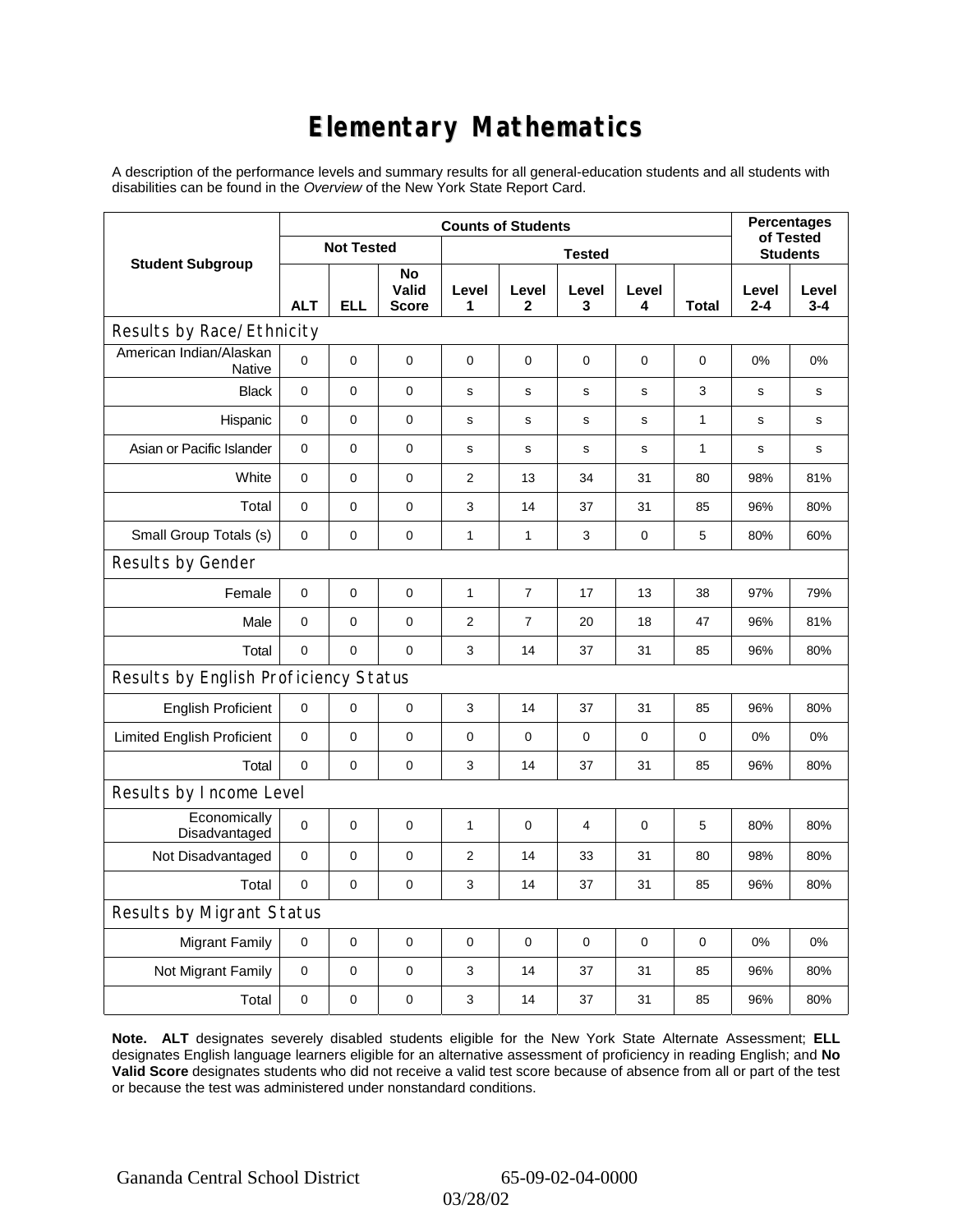### **Middle-Level English Language Arts**

A description of the performance levels and summary results for all general-education students and all students with disabilities can be found in the *Overview* of the New York State Report Card.

|                                          | <b>Counts of Students</b> |                   | <b>Percentages</b><br>of Tested |                         |             |             |             |                 |                  |                  |
|------------------------------------------|---------------------------|-------------------|---------------------------------|-------------------------|-------------|-------------|-------------|-----------------|------------------|------------------|
| <b>Student Subgroup</b>                  |                           | <b>Not Tested</b> |                                 |                         |             |             |             | <b>Students</b> |                  |                  |
|                                          | <b>ALT</b>                | <b>ELL</b>        | No<br>Valid<br><b>Score</b>     | Level<br>1              | Level<br>2  | Level<br>3  | Level<br>4  | Total           | Level<br>$2 - 4$ | Level<br>$3 - 4$ |
| Results by Race/Ethnicity                |                           |                   |                                 |                         |             |             |             |                 |                  |                  |
| American Indian/Alaskan<br><b>Native</b> | 0                         | $\mathbf 0$       | $\mathbf 0$                     | 0                       | 0           | 0           | 0           | 0               | 0%               | 0%               |
| <b>Black</b>                             | 0                         | 0                 | $\pmb{0}$                       | $\mathbf s$             | $\mathbf s$ | s           | s           | $\mathbf{1}$    | s                | s                |
| Hispanic                                 | 0                         | 0                 | $\mathbf 0$                     | $\mathbf s$             | $\mathbf s$ | $\mathbf s$ | $\mathbf s$ | $\mathbf{1}$    | s                | $\mathbf s$      |
| Asian or Pacific Islander                | $\mathbf 0$               | 0                 | $\mathbf 0$                     | s                       | ${\tt S}$   | s           | s           | $\mathbf{1}$    | s                | s                |
| White                                    | $\mathbf{1}$              | 0                 | 0                               | $\mathbf s$             | ${\tt S}$   | s           | s           | 87              | s                | s                |
| Total                                    | $\mathbf{1}$              | 0                 | $\pmb{0}$                       | 4                       | 42          | 35          | 9           | 90              | 96%              | 49%              |
| Small Group Totals (s)                   | $\mathbf{1}$              | 0                 | $\mathbf 0$                     | 4                       | 42          | 35          | 9           | 90              | 96%              | 49%              |
| Results by Gender                        |                           |                   |                                 |                         |             |             |             |                 |                  |                  |
| Female                                   | $\mathbf{1}$              | $\mathsf 0$       | $\pmb{0}$                       | 1                       | 13          | 17          | 6           | 37              | 97%              | 62%              |
| Male                                     | $\mathbf 0$               | 0                 | 0                               | 3                       | 29          | 18          | 3           | 53              | 94%              | 40%              |
| Total                                    | $\mathbf{1}$              | 0                 | $\mathbf 0$                     | $\overline{\mathbf{4}}$ | 42          | 35          | 9           | 90              | 96%              | 49%              |
| Results by English Proficiency Status    |                           |                   |                                 |                         |             |             |             |                 |                  |                  |
| <b>English Proficient</b>                | $\mathbf{1}$              | 0                 | $\mathbf 0$                     | 4                       | 42          | 35          | 9           | 90              | 96%              | 49%              |
| <b>Limited English Proficient</b>        | 0                         | 0                 | $\mathbf 0$                     | $\pmb{0}$               | $\mathbf 0$ | 0           | 0           | 0               | 0%               | 0%               |
| Total                                    | $\mathbf{1}$              | 0                 | $\mathbf 0$                     | $\overline{4}$          | 42          | 35          | 9           | 90              | 96%              | 49%              |
| Results by Income Level                  |                           |                   |                                 |                         |             |             |             |                 |                  |                  |
| Economically<br>Disadvantaged            | 0                         | $\mathsf 0$       | $\mathbf 0$                     | $\mathbf 0$             | 8           | 2           | 0           | 10              | 100%             | 20%              |
| Not Disadvantaged                        | 1                         | 0                 | $\mathbf 0$                     | $\overline{4}$          | 34          | 33          | 9           | 80              | 95%              | 53%              |
| Total                                    | $\mathbf{1}$              | $\mathbf 0$       | 0                               | $\overline{4}$          | 42          | 35          | 9           | 90              | 96%              | 49%              |
| Results by Migrant Status                |                           |                   |                                 |                         |             |             |             |                 |                  |                  |
| <b>Migrant Family</b>                    | $\mathbf 0$               | 0                 | $\pmb{0}$                       | $\pmb{0}$               | $\mathbf 0$ | 0           | 0           | $\mathbf 0$     | 0%               | 0%               |
| Not Migrant Family                       | 1                         | 0                 | 0                               | $\overline{4}$          | 42          | 35          | 9           | 90              | 96%              | 49%              |
| Total                                    | $\mathbf{1}$              | 0                 | 0                               | $\overline{4}$          | 42          | 35          | 9           | 90              | 96%              | 49%              |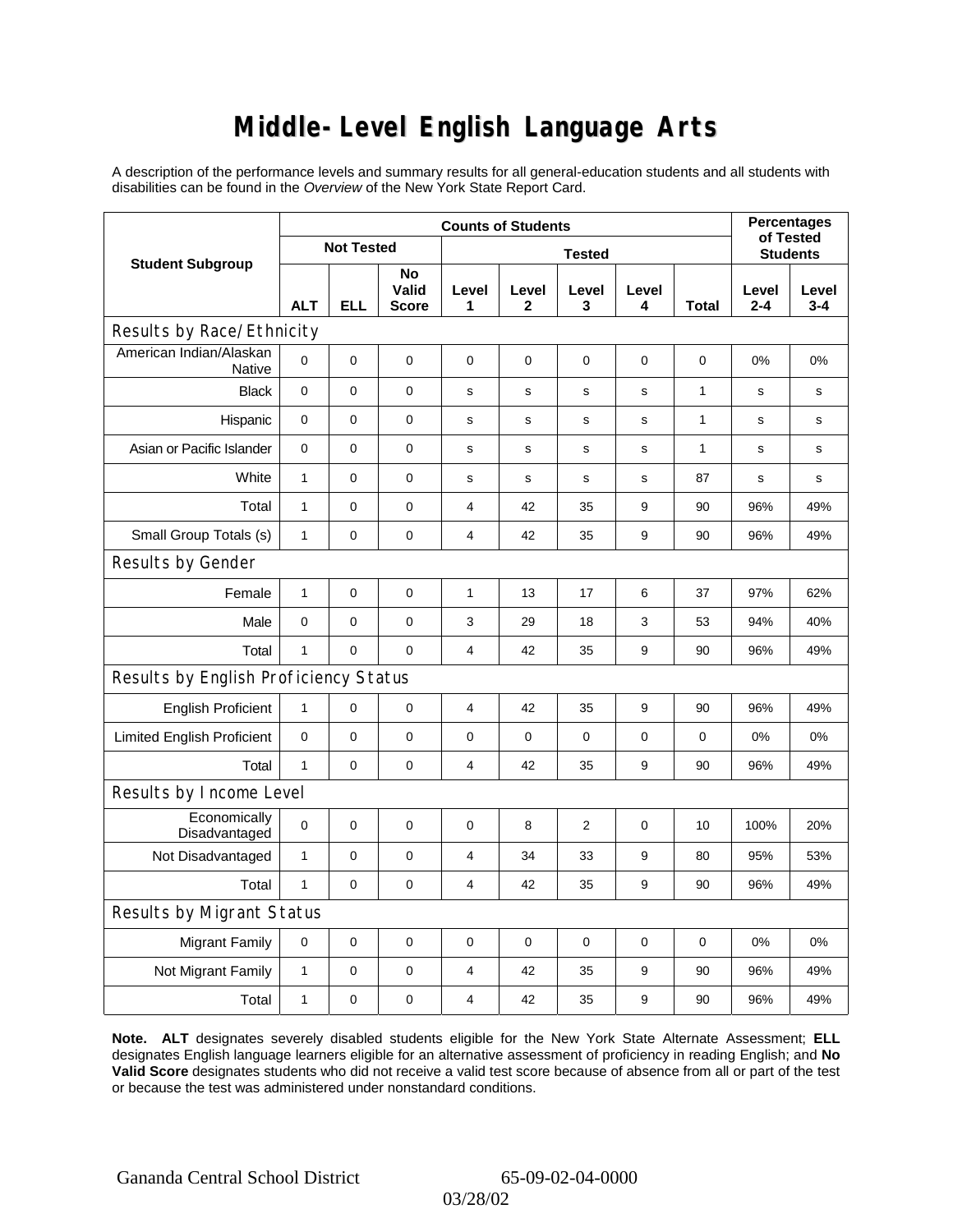### **Middle-Level Mathematics**

A description of the performance levels and summary results for all general-education students and all students with disabilities can be found in the *Overview* of the New York State Report Card.

|                                       | <b>Counts of Students</b> |                |                             |                |                       |            |                  |              | <b>Percentages</b><br>of Tested |                  |
|---------------------------------------|---------------------------|----------------|-----------------------------|----------------|-----------------------|------------|------------------|--------------|---------------------------------|------------------|
| <b>Student Subgroup</b>               | <b>Not Tested</b>         |                |                             |                | <b>Students</b>       |            |                  |              |                                 |                  |
|                                       | <b>ALT</b>                | <b>ELL</b>     | No<br>Valid<br><b>Score</b> | Level<br>1     | Level<br>$\mathbf{2}$ | Level<br>3 | Level<br>4       | <b>Total</b> | Level<br>$2 - 4$                | Level<br>$3 - 4$ |
| Results by Race/Ethnicity             |                           |                |                             |                |                       |            |                  |              |                                 |                  |
| American Indian/Alaskan<br>Native     | 0                         | $\overline{0}$ | $\mathbf 0$                 | $\mathbf 0$    | 0                     | 0          | 0                | 0            | $0\%$                           | 0%               |
| <b>Black</b>                          | 0                         | 0              | 0                           | $\mathbf s$    | $\mathbf s$           | s          | $\mathbf s$      | 1            | s                               | s                |
| Hispanic                              | 0                         | $\mathsf 0$    | $\pmb{0}$                   | s              | s                     | s          | s                | 1            | s                               | s                |
| Asian or Pacific Islander             | $\mathbf 0$               | 0              | $\mathbf 0$                 | $\mathbf s$    | S                     | s          | s                | 1            | s                               | s                |
| White                                 | $\mathbf{1}$              | $\overline{0}$ | $\pmb{0}$                   | $\mathbf s$    | $\mathbf s$           | s          | $\mathbf s$      | 87           | s                               | s                |
| Total                                 | $\mathbf{1}$              | 0              | $\pmb{0}$                   | 5              | 26                    | 39         | 20               | 90           | 94%                             | 66%              |
| Small Group Totals (s)                | 1                         | 0              | 0                           | 5              | 26                    | 39         | 20               | 90           | 94%                             | 66%              |
| Results by Gender                     |                           |                |                             |                |                       |            |                  |              |                                 |                  |
| Female                                | $\mathbf{1}$              | 0              | $\pmb{0}$                   | 1              | 12                    | 17         | $\boldsymbol{7}$ | 37           | 97%                             | 65%              |
| Male                                  | 0                         | 0              | $\mathbf 0$                 | $\overline{4}$ | 14                    | 22         | 13               | 53           | 92%                             | 66%              |
| Total                                 | $\mathbf{1}$              | 0              | $\mathbf 0$                 | 5              | 26                    | 39         | 20               | 90           | 94%                             | 66%              |
| Results by English Proficiency Status |                           |                |                             |                |                       |            |                  |              |                                 |                  |
| <b>English Proficient</b>             | $\mathbf{1}$              | 0              | $\mathbf 0$                 | 5              | 26                    | 39         | 20               | 90           | 94%                             | 66%              |
| <b>Limited English Proficient</b>     | 0                         | 0              | $\pmb{0}$                   | $\pmb{0}$      | $\mathbf 0$           | 0          | $\mathbf 0$      | $\mathbf 0$  | 0%                              | 0%               |
| Total                                 | $\mathbf{1}$              | 0              | 0                           | 5              | 26                    | 39         | 20               | 90           | 94%                             | 66%              |
| Results by Income Level               |                           |                |                             |                |                       |            |                  |              |                                 |                  |
| Economically<br>Disadvantaged         | $\mathbf 0$               | 0              | $\mathbf 0$                 | $\overline{2}$ | 3                     | 4          | 1                | 10           | 80%                             | 50%              |
| Not Disadvantaged                     | 1                         | 0              | $\mathbf 0$                 | 3              | 23                    | 35         | 19               | 80           | 96%                             | 68%              |
| Total                                 | $\mathbf{1}$              | $\mathbf 0$    | 0                           | 5              | 26                    | 39         | 20               | 90           | 94%                             | 66%              |
| Results by Migrant Status             |                           |                |                             |                |                       |            |                  |              |                                 |                  |
| <b>Migrant Family</b>                 | $\mathbf 0$               | 0              | $\pmb{0}$                   | $\pmb{0}$      | $\mathbf 0$           | 0          | 0                | 0            | 0%                              | 0%               |
| Not Migrant Family                    | $\mathbf{1}$              | 0              | 0                           | 5              | 26                    | 39         | 20               | 90           | 94%                             | 66%              |
| Total                                 | 1                         | 0              | 0                           | 5              | 26                    | 39         | 20               | 90           | 94%                             | 66%              |